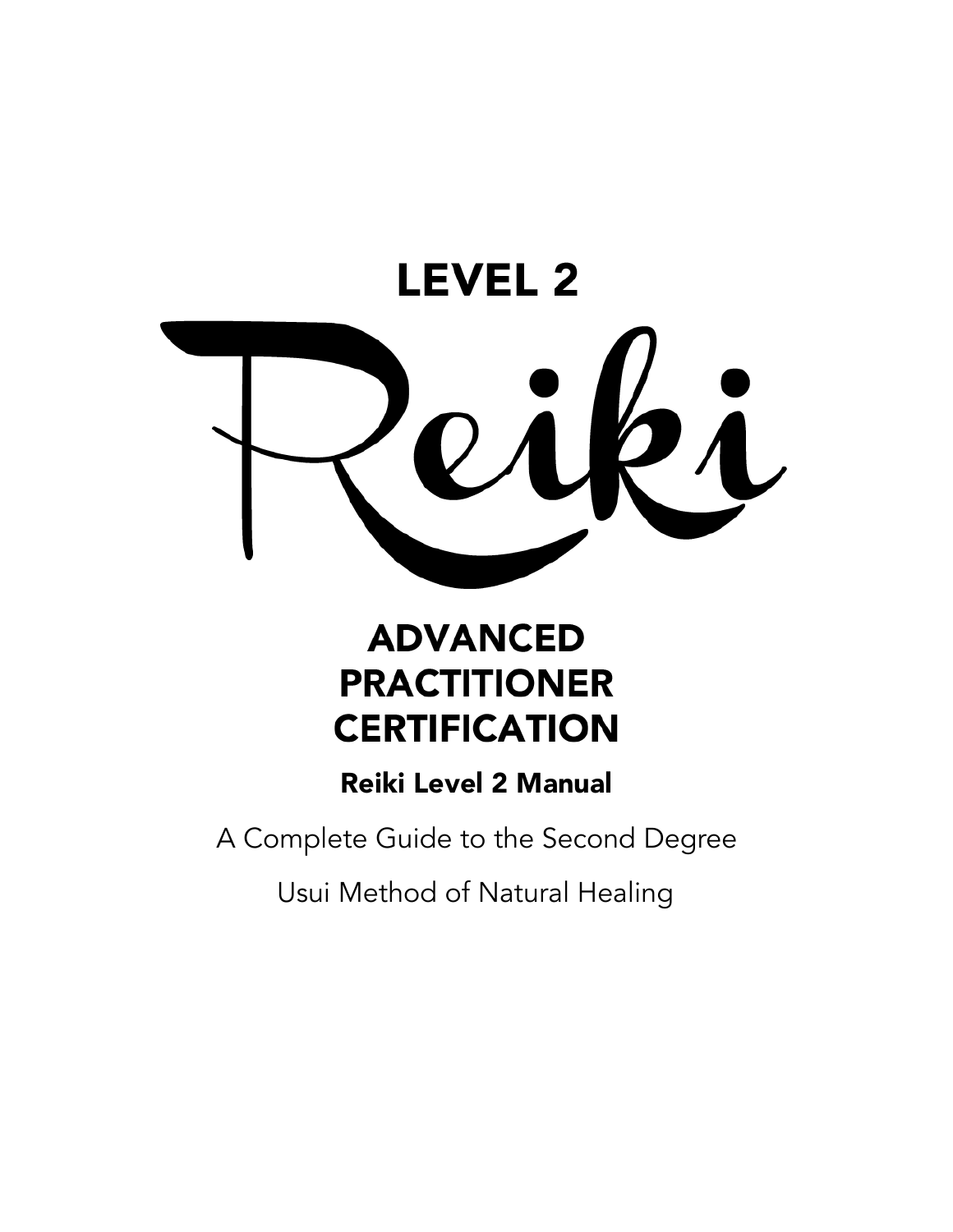Reiki Level 2 Manual

# © Copyright Notice

Reiki Level 2 Manual: A Complete Guide to the First Degree Usui Method of Natural Healing

No part of this publication may be reproduced, stored in a retrieval system, or transmitted in any form or by any means, electronic, mechanical, photocopying, recording, scanning, or otherwise, without prior written permission of the Publisher.

Copyright © 2014 | All Rights Reserved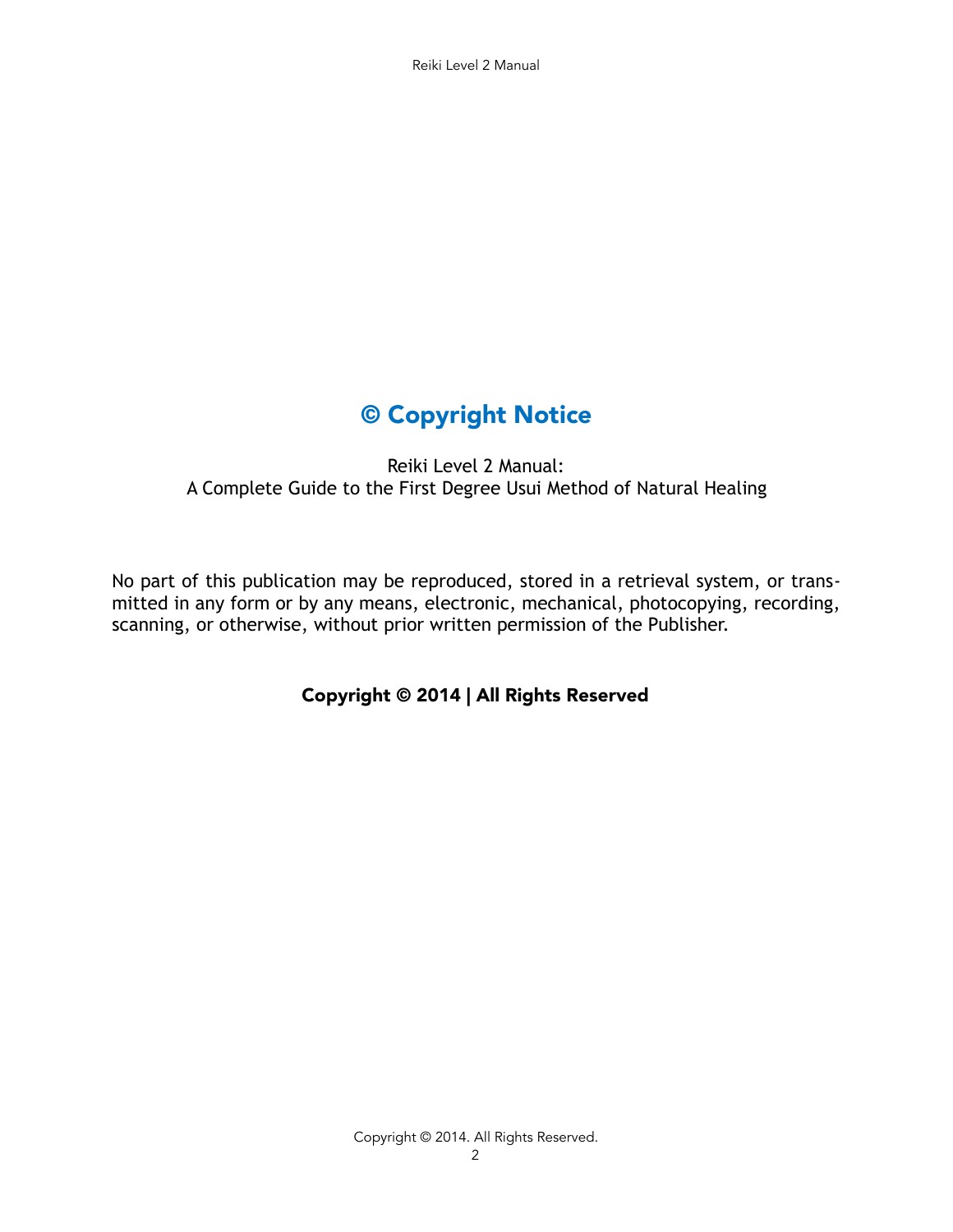# Authors & Publishers Disclaimer

Reiki is an ancient form of healing that is practised by the authors and numerous practitioners around the world. The information and techniques in this book do not constitute medical advice. Healing and medicine are two very different disciplines. You should always remember to seek medical advice from a qualified doctor or practitioner in the case of serious illness. While all suggested treatments are offered in good faith, the author and publisher cannot accept responsibility for any illness arising out of the failure by the reader/individual to seek medical advice from a qualified doctor or medical practitioner.

# Important Note to the Reader/Student

The purpose of this book is to give the reader a step by step guide to the teachings and disciplines associated with Second Degree Usui Reiki. We have purposely kept the information concise so the reader can quickly and easily understand and apply Reiki.

Wherever possible we have avoided adding personal beliefs that may differ from the traditional teachings of Dr Mikao Usui. The knowledge and information contained in this book is based on the original **Shiki Ryoho** Method of Healing developed by **Dr** Usui over two hundred years ago.

If you desire to use the teachings contain within this book to heal yourself and others you must first have received the necessary attunements from a Reiki Master.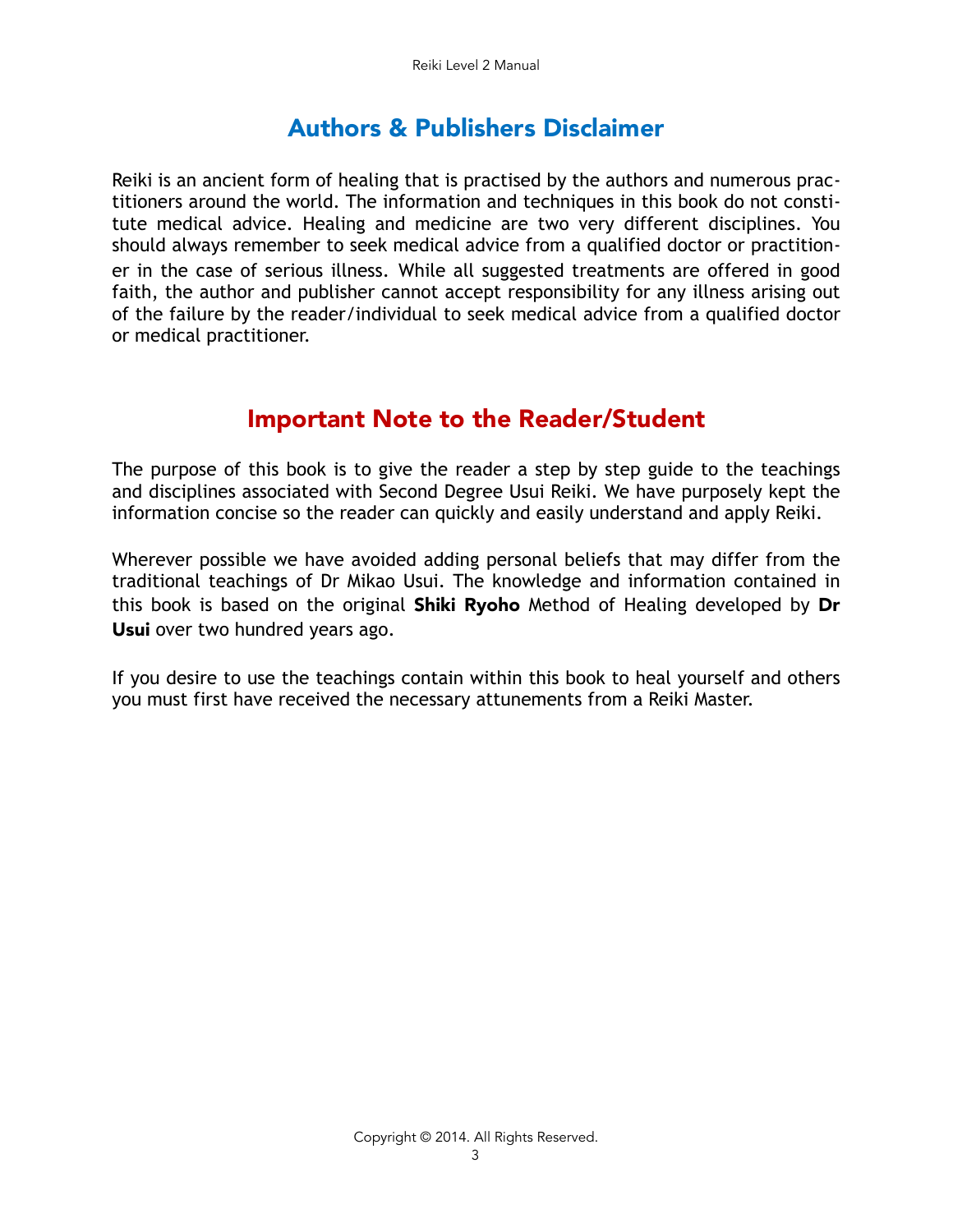# Course Outline

- Lesson 1: An Introduction to 2nd Degree Usui Reiki
- Lesson 2: Gassho, the First Pillar of Reiki
- Lesson 3: Reiji-Ho, the Second Pillar of Reiki
- Lesson 4: Chiryo, the Third Pillar of Reiki
- Lesson 5: Namaste
- Lesson 6: New Possibilities with Reiki 2
- Lesson 7: The Sacred Reiki Symbols
- Lesson 8: The First Sacred Symbol Cho Ku Rei
- Lesson 9: The Second Sacred Symbol Sei Hei Ki
- Lesson 10: The Third Sacred Symbol Hon Sha Ze Sho Nen
- Lesson 11: Distant or Absent Reiki Healing
- Lesson 12: A Traditional Distant Reiki Healing Technique
- Lesson 13: Examples of Sending Distant Reiki Healing
- Lesson 14: Working with Reiki 2
- Lesson 15: Additional Non-Traditional Reiki Symbols
- Lesson 16: Extra Reiki Hand Positions
- Lesson 17: Combining Reiki with other Healing Disciplines
- Lesson 18: Animal Reiki Techniques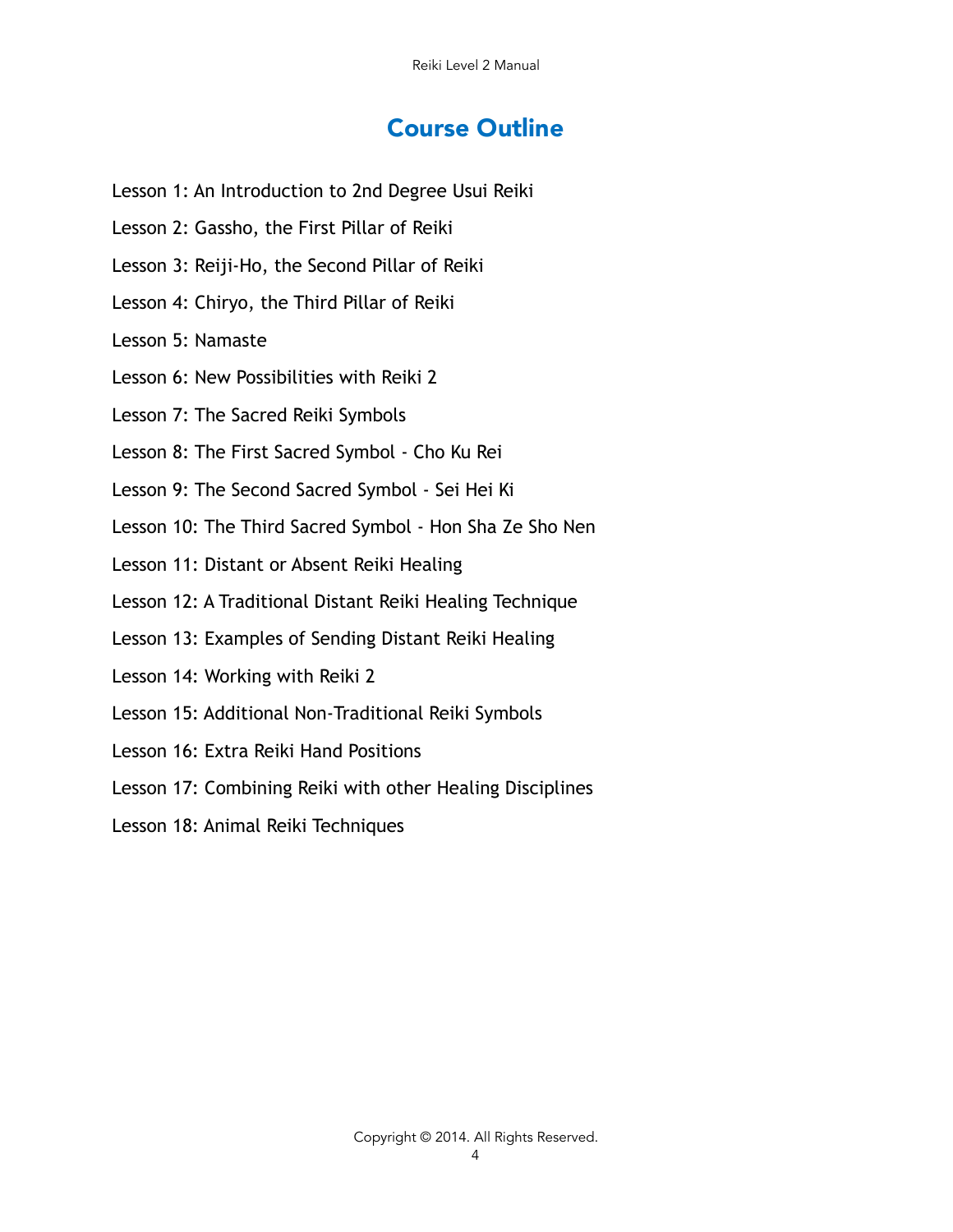# An Introduction to 2nd Degree Usui Reiki



eiki 2 - A New Beginning with New Possibilities

# A Moment of Reflection

First degree Reiki is the beginning of an exciting and profound journey filled with self discovery, personal change, love, growth, new experiences and an immeasurable sense of bonding with a higher power.

It takes most people from a position of scepticism and propels them into a new understanding of life.

Reiki opens up doors to new dimensions, to things we never dreamt possible, and gives us access to the purest unconditional love available.

Reiki is pure energy; it is omnipresent, omnipotent and omniscient. Reiki is available to all who wish to tap into it, accept it, and become one with its energy and wisdom.

Words cannot adequately describe Reiki, it needs to be experienced. Every person experiences Reiki in different ways, which is why it is impossible to define Reiki clearly in words. Whether you experience Reiki as a treatment from a Reiki practitioner or by attending a workshop, it will change your life for the better if you are open to the energy and allow it to envelop your mind, body and spirit.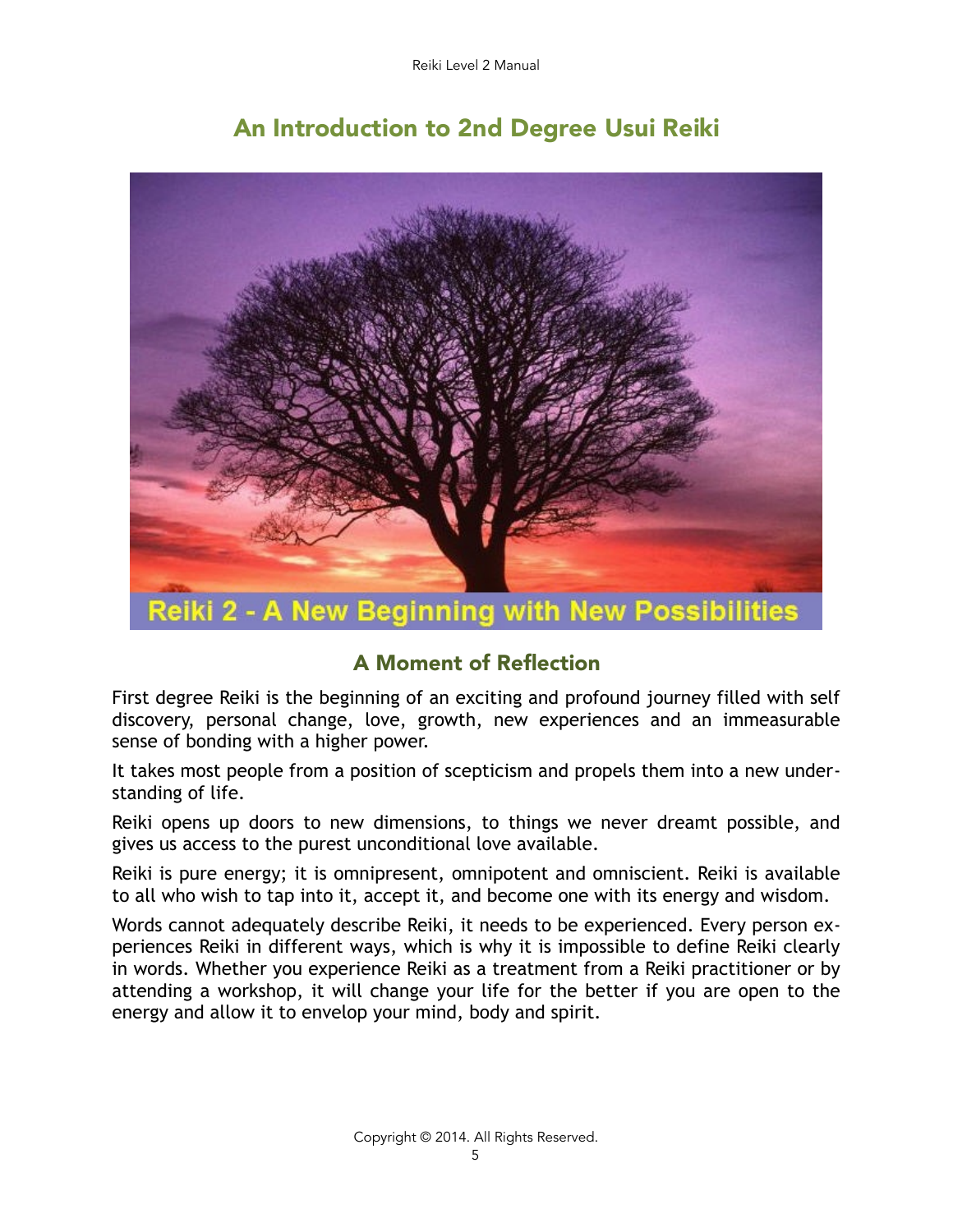## THE SECOND DEGREE

The second degree is the next giant step towards understanding and becoming fully attuned to Reiki.

Everyone who wants to study and master the second degree must first have already completed their first degree.

Students need to have been given the first degree attunements and the knowledge required to skilfully work with Reiki. Unlike the first degree, students normally would have obtained experience, skill and a level of intuitive understanding towards the unlimited power of Reiki.

Most second degree students no longer fear or harbour scepticism towards Reiki. They are normally enthusiastic and excited about the prospect of enhancing their skills and understanding. It is often recommended that the student/practitioner takes time after the first degree workshop to assimilate; and incorporate the teachings of Dr. Usui into their practice and daily life, before attending a second degree workshop. Make sure you are attending the second degree workshop for the right reasons.

Like the first degree, most people feel they are drawn at the appropriate time to the next level of Reiki. Often an event or strong feeling can direct you towards this new path. The main criteria for attending the workshop is that you personally feel ready to go forward with Reiki.

# Trying To Understand How the Second Degree Works

It is almost impossible to explain how second degree Reiki actually works in a way that everyone can understand and accept it. To try to scientifically and logically grasp how the universal life force functions is beyond human intelligence. Like so many things in life, although we do not fully understand how they work we still use them to improve our lives.

Many people would find it extremely difficult to explain how electricity, televisions, faxes, computers, telephones and microwaves or the internet works for example. However, not being able to comprehend how they work doesn't stop people using them. Likewise, although no-one can completely explain how Reiki works it shouldn't stop you using and trusting in its ability to improve your life and the lives of the people you work with.

When you study, experience and work with the teachings and techniques of the second degree you will be able to make your own judgement on how you feel it works. Alternatively you could simply do what we recommend and just believe in its infinitive wisdom and let go of any doubts and fears.

However, for those who wish a brief insight into the second degree we will attempt to justly explain our own understanding of how the second degree works.

## How We Believe Reiki Works

• Reiki is omnipresent-present everywhere at the same time.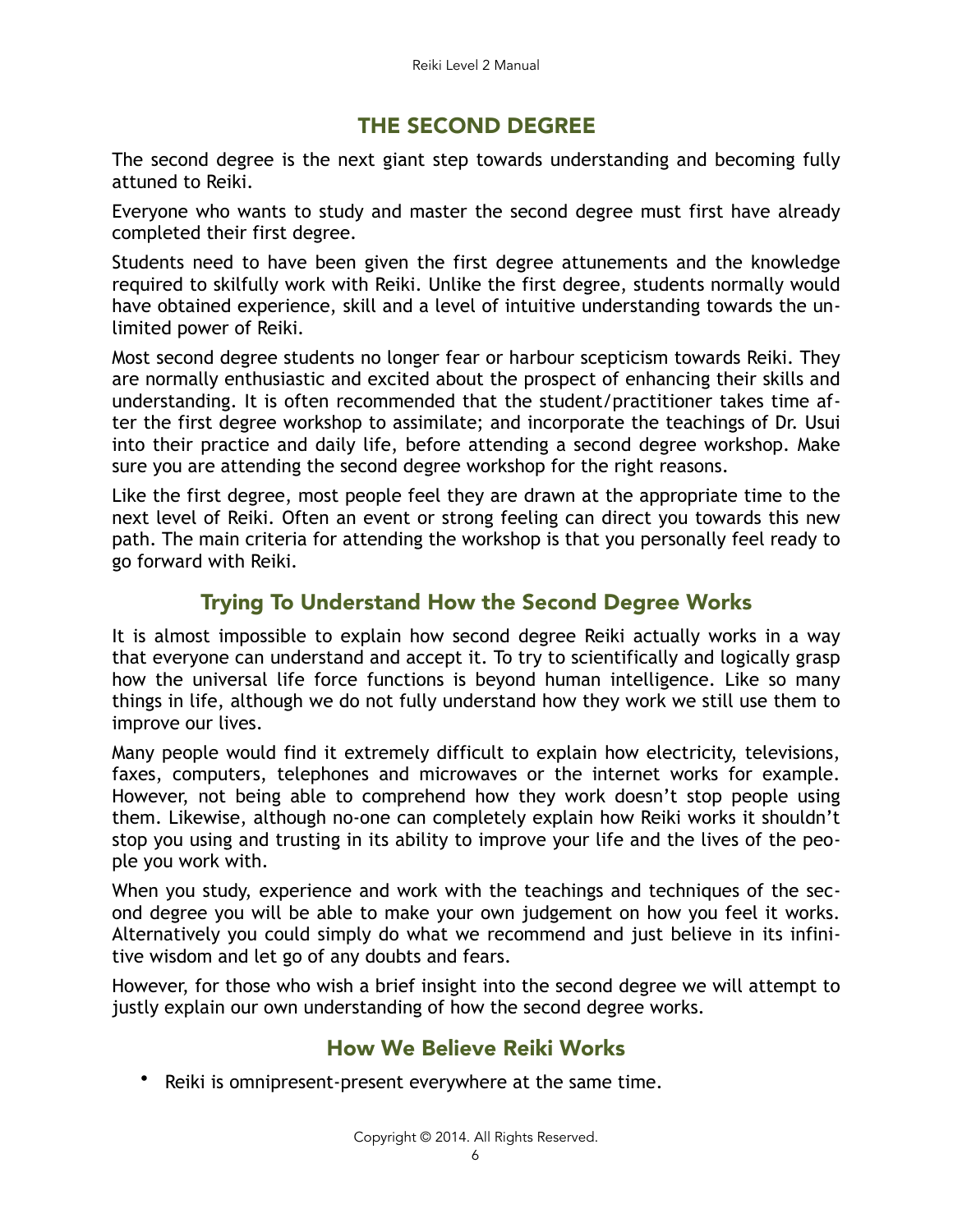- Reiki is omnipotent-absolute and infinite power.
- Reiki is omniscient-infinite wisdom and knowledge.

The universal life force connects all living things together like a vast ocean. As droplets in this ocean we are communicating with and are connected to, all other droplets in this ocean on an unconscious level. Similarly, every cell in the human body has its own individual position and responsibility. However, each cell is also unequivocally connected to and is unconsciously communicating with all the other fifty-trillion cells in the body. Deepak Chopra, in his book Quantum Healing also talks about how the entire universe is connected.

He explains how particles that are separated by immense distances of time and space know what one another are doing. When an electron for example jumps into a new orbit on the outside of an atom, the anti-electron (positron) paired with it must also react no matter where it lives in the universe. Each particle in our universe has an intelligence that communicates across time and space.

Scientists studying the behaviour of monkeys on the coast of Japan noticed one day a particular monkey had begun dipping his sweet potatoes into salt water before eating them. Shortly afterwards they found all the monkeys within the colony were also dipping their potatoes into salt water.

The scientist assumed the monkeys were just copying each other until they discovered monkeys in other parts of the world had begun dipping their potatoes into salt water also. The monkeys were communicating through an unknown intelligence across time and space. The scientists labelled this intelligent communication Morphic Resonance.

Interestingly another study found when giraffes began causing serious damage to trees by eating more of the tree than normal, the trees responded by increasing the amount of tannin in their leaves. This defensive action made the leaves too bitter for the giraffes to eat. Scientists discovered the trees were communicating with gases — an energy with intelligence. Likewise, Reiki is also energy with intelligence.



No man was ever wise by chance. -Seneca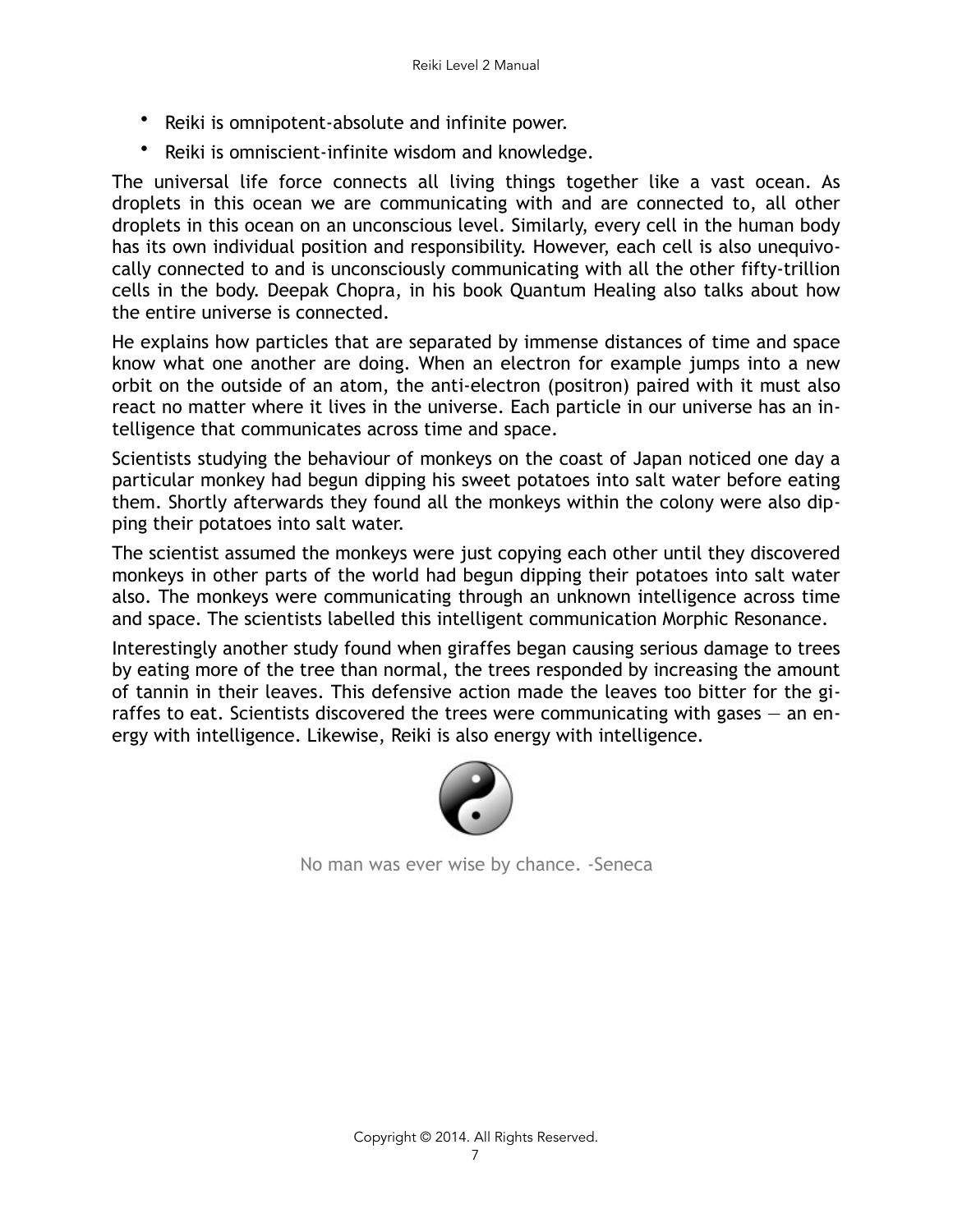# Lesson 2: Gassho the First Pillar of Reiki

The five Reiki principles which are taught in Reiki Level 1 are based on the three pillars of Reiki:

Gassho – Placing the Two Palms Together

- Gassho: Pronounced Gash-Show
- Reiji-Ho: Pronounced Ray-Gee-Hoe
- Chiryo: Pronounced Chi-Rye-Oh

In this lesson we are going to discuss the First Pillar of Reiki – Gassho.

Gassho literally means "two hands coming together." It is a ritual gesture formed by placing the hands – palms together, in the 'prayer' or 'praying hands' position as illustrated above; and is the most fundamental and also the most frequently used of all the hand gestures (also known as (in-zou) and (mudras)) in the practice of Buddhism.

Gassho implies recognition of the oneness of all beings and is used to:

- Express Gratitude and Respect
- For focus; to prevent wandering of the mind
- To bring oneself into dynamic balance
- To express the One Mind totality: congruence of being.

There are actually two primary forms of the traditional gassho: They are known as: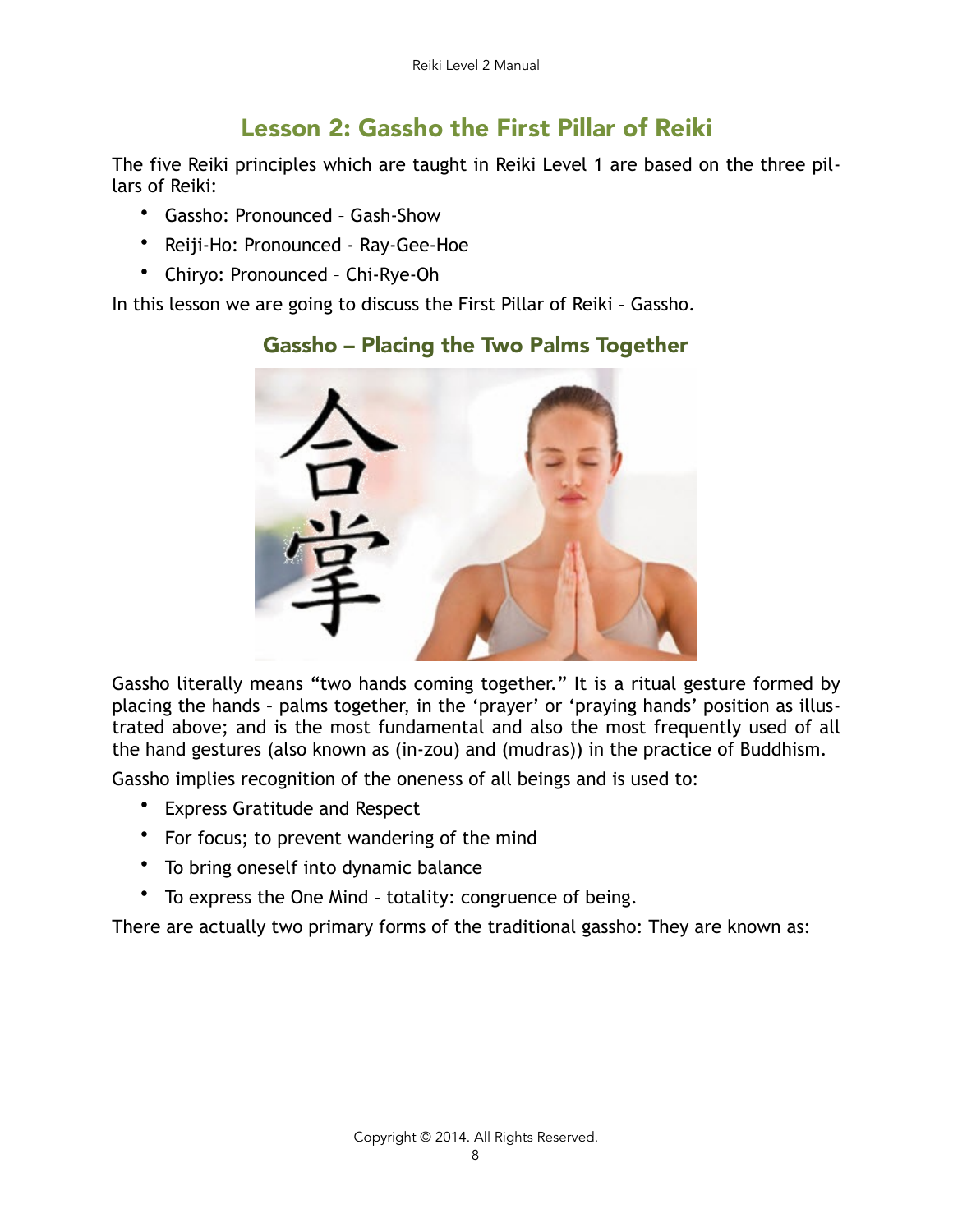

This is used in formal situations such as rituals and religious services. The hands are brought together in front of the face, fingers straight pointing up, palms pressing together. Elbows are raised, forearms at about 30° angles to the floor; fingertips at about the same level as the top of the nose, but hands roughly a fist's distance in front of the tip of the nose. The eyes are focused on the tips of the middle fingers.

The formal Gassho helps establish a reverential, alert attitude. This gesture is used to show reverence.



# Mu-shin ('No-Mind') Gassho

This form of gassho used primarily in greetings. Here, the hands are held loosely together – the tips of the fingers/thumbs still touch, yet there is a slight space between the palms. The forearms are at about 45° angles to the floor. The hands are still held at the equivalent of approximately one fist's distance in front of the tip of the nose,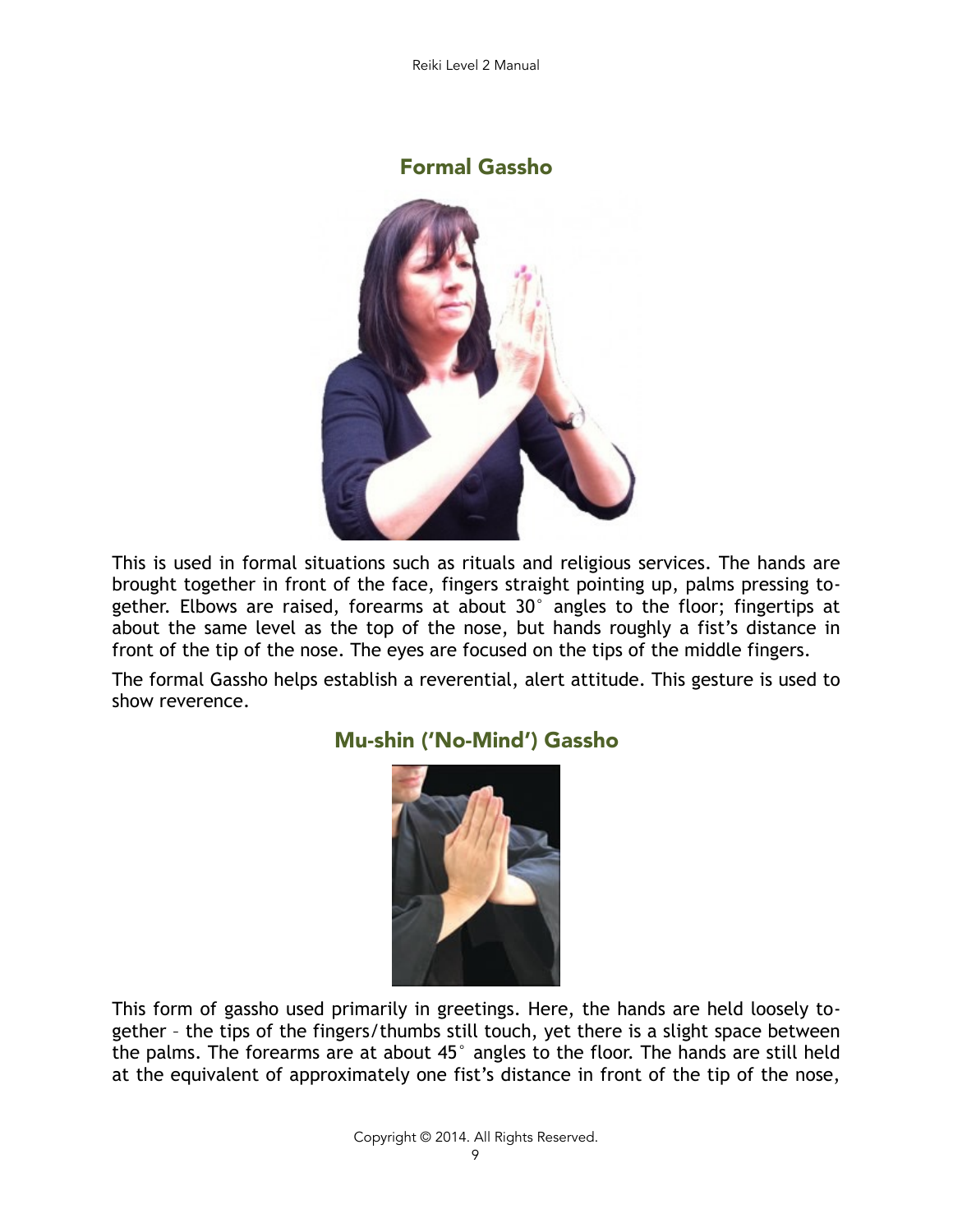but the hands are lower, in front of the mouth – the fingertips at a level just below the nose.

The eyes are focused on the tips of the middle fingers. Many people also perform mushin gassho with hands positioned in front of the chest at a level just above the heart.

Beyond the 'Standard/Primary' Gassho, there are a number of other special versions of this found in Buddhism.

#### **For example:**

- The Lotus Gassho this is almost identical to mu-shin gassho, however the fingers are bent slightly more and the tips of the middle fingers are held about an inch apart. The Lotus Gassho is primarily used by priests during particular ceremonies or rites.
- The Diamond Gassho also called the 'gassho of oneness with all life' this is almost identical to mu-shin gassho, however the fingers are perfectly straight and interlocked. As with the Lotus Gassho, the Diamond Gassho is primarily used by priests during particular ceremonies or rites.

## Dr Usui Taught His Students the Gassho Meditation

Dr. Mikao Usui taught a meditation called the Gassho Meditation. This meditation was practiced at the beginning of every Reiki workshop and meeting.

Usui, instructed his students to practice the meditation each morning and evening for 5-20 minutes. Gassho is so simple, that anyone can practice it alone or in a group meditation.

We recommend you try it; then only if you enjoy it and find it beneficial, commit to practicing it every day for at least thirty days. During this time you could also keep a Meditation Journal to record your experiences with Gassho, and details of any benefits you have noticed over the course of the month. Many find the Gassho Meditation brings more focus and clarity into their lives and enables them to become more relax, centred and more productive and creative during in their daily life.

## The Gassho Meditation (Take Time out 5-20 Minutes a Day)

- Sit down, close your eyes and place hands together in front of your chest (prayer position).
- Focus your attention at the point where the two middle fingers meet.
- Let go of everything else. If your mind wanders, acknowledge the thought, let it go and just refocus returning to the point where your middle fingers meet.
- Repeat the five reiki principles either aloud or internally.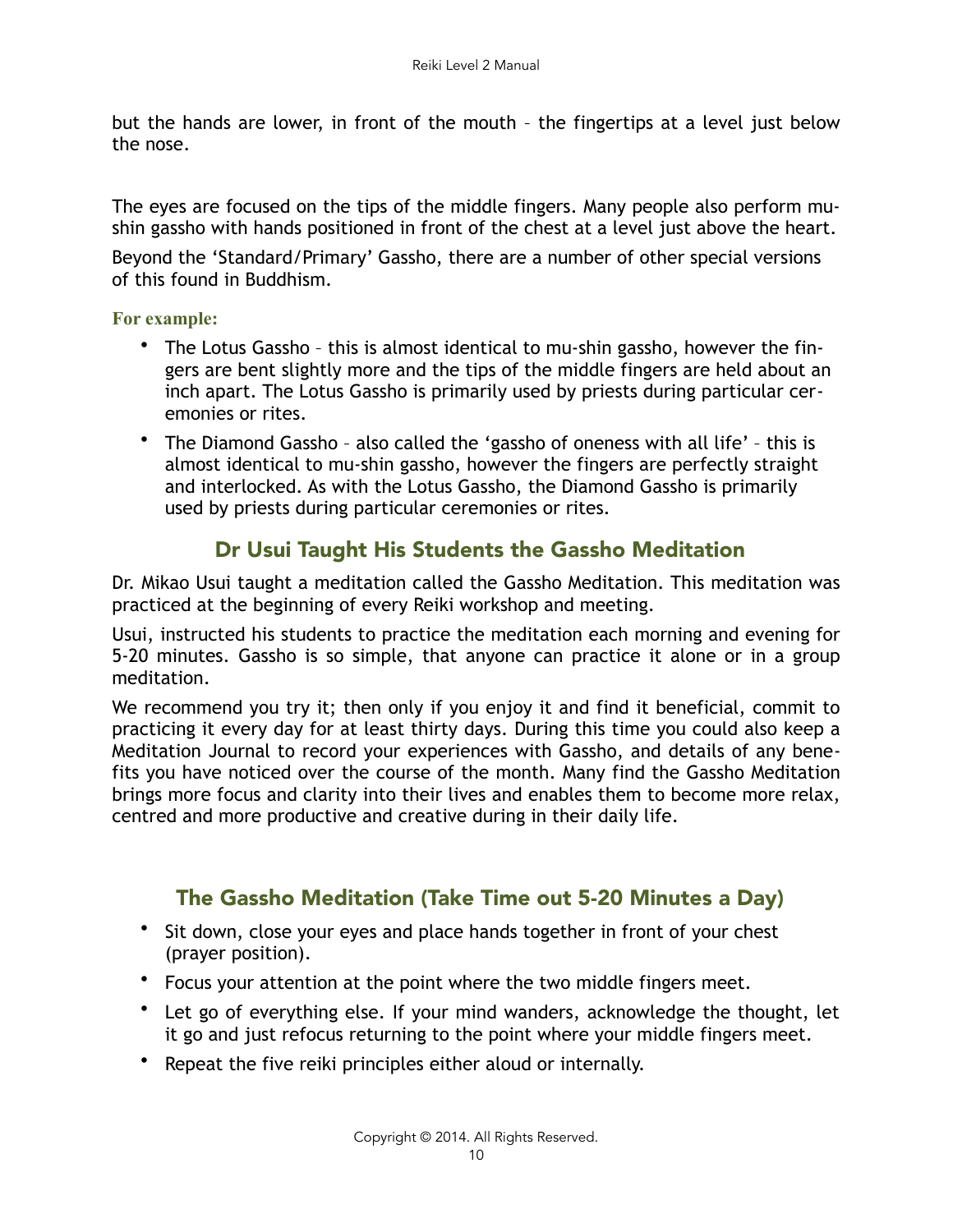- If you find it uncomfortable to hold your hands in Gassho for 5-20 minutes, simply let your hands (kept together) slowly drop down onto your lap finding a more comfortable position to continue the meditation.
- You may observe energy in the form of heat, cold or images, just let it go and return your focal point to the tips of your two middle fingers.
- If you need to adjust your posture; move slowly, deliberately and consciously. It is easier and better to meditate with a straight spinal column, keeping your head still.
- If you suffer from back problems or find it difficult to sit still; try sitting on a straight back chair with a few pillows for comfort.
- Alternatively, you can sit on the floor on a few cushions with your back against a wall. You could even meditate while lying down or a sofa or bed, but you may find you fall asleep, which at night is OK, but in the morning could leave you late for work or other engagements.



What is healing, but a shift in perspectives? ~ Mark Doty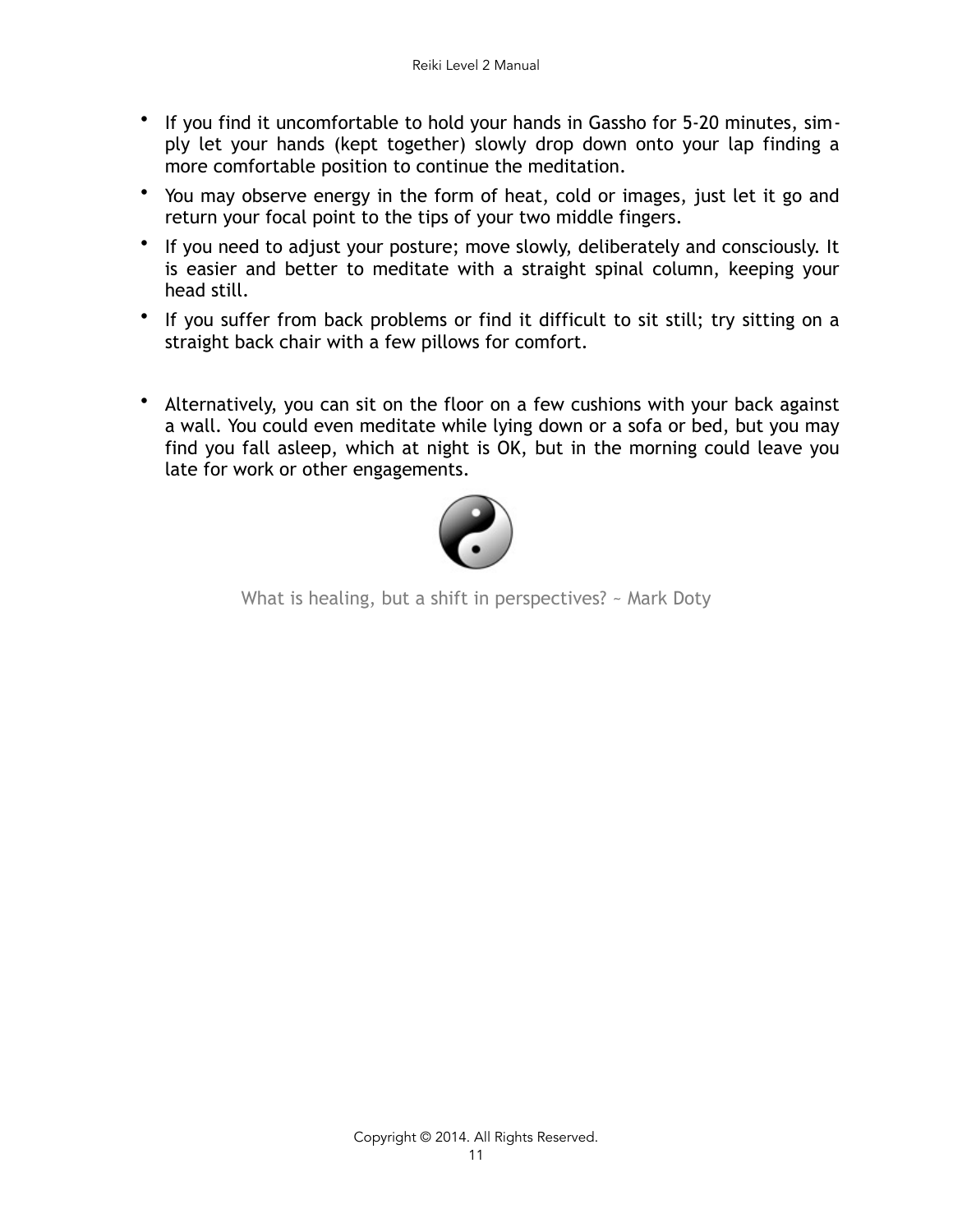# Lesson 3: Reiji-Ho the Second Pillar of Reiki

Translated into English, Reiji means "indication of the Reiki power." Ho means "methods." Reiji-Ho consists of three short rituals that are carried out before each treatment:

Fold your hands in front of your chest in the Gassho position with your eyes closed. Now connect with the Reiki power. This is very simple: Ask the Reiki power to flow through you. Within a few seconds, you will become aware of the Reiki energy flow. It may enter through your crown chakra or you experience it in your hands or heart chakra. Second Degree practitioners or Reiki masters can use the distance healing symbol to connect with the Reiki power. Repeat the wish three times in your mind that Reiki may flow, then send the mental-healing symbol and seal it all with the power symbol. As soon as you feel the energy, continue on to the next step.

Pray for the recovery and/or health of the patient on all levels, let Reiki do what is required. Raise your hands up (still in Gassho) in front of your third eye and ask the Reiki power to guide your hands to where the energy is needed.

Then use and follow your intuition. This technique guides your hands like magnets to the places on the body that needs treatment. Trusting your intuition when you first practice Reiki can be either easy or difficult. Trust in the phenomenon that is Reiki. Totally detach yourself from seeking after possible outcomes; just let go and believe in Reiki. Invite and allow Reiki to 'call' (i.e. guide / draw your hands automatically – spontaneously) to any areas of the recipients body that may be in need of treatment. Allow your hands to move where they are drawn – let go – trust – resist the urge to 'do'. When it comes to letting Reiki guide you, different people may receive their guidance in different ways. Some may simply experience pure spontaneous movement – as if being 'pulled' magnetically; some may experience images in the mind's-eye of where treatment is needed; others may 'hear' where Reiki is needed, and so on. If nothing seems to happen – if you are not aware of 'receiving guidance' (and when first performing Reiji it isn't always necessarily that obvious) recall the precepts: '…'don't worry…' It will come in time – and when it does, you will know. Reiki will guide you. Reiki will flow – and as usual, the flow will taper off when the area has taken sufficient treatment – and then your hands will be 'called' to the next area.

When there are no more areas requiring treatment (or, as is sometimes the case, there are no areas at all requiring treatment) your hands will be guided to rest, palms down, on your thighs / in your lap. Conclude Reiji Ho by once more performing gassho.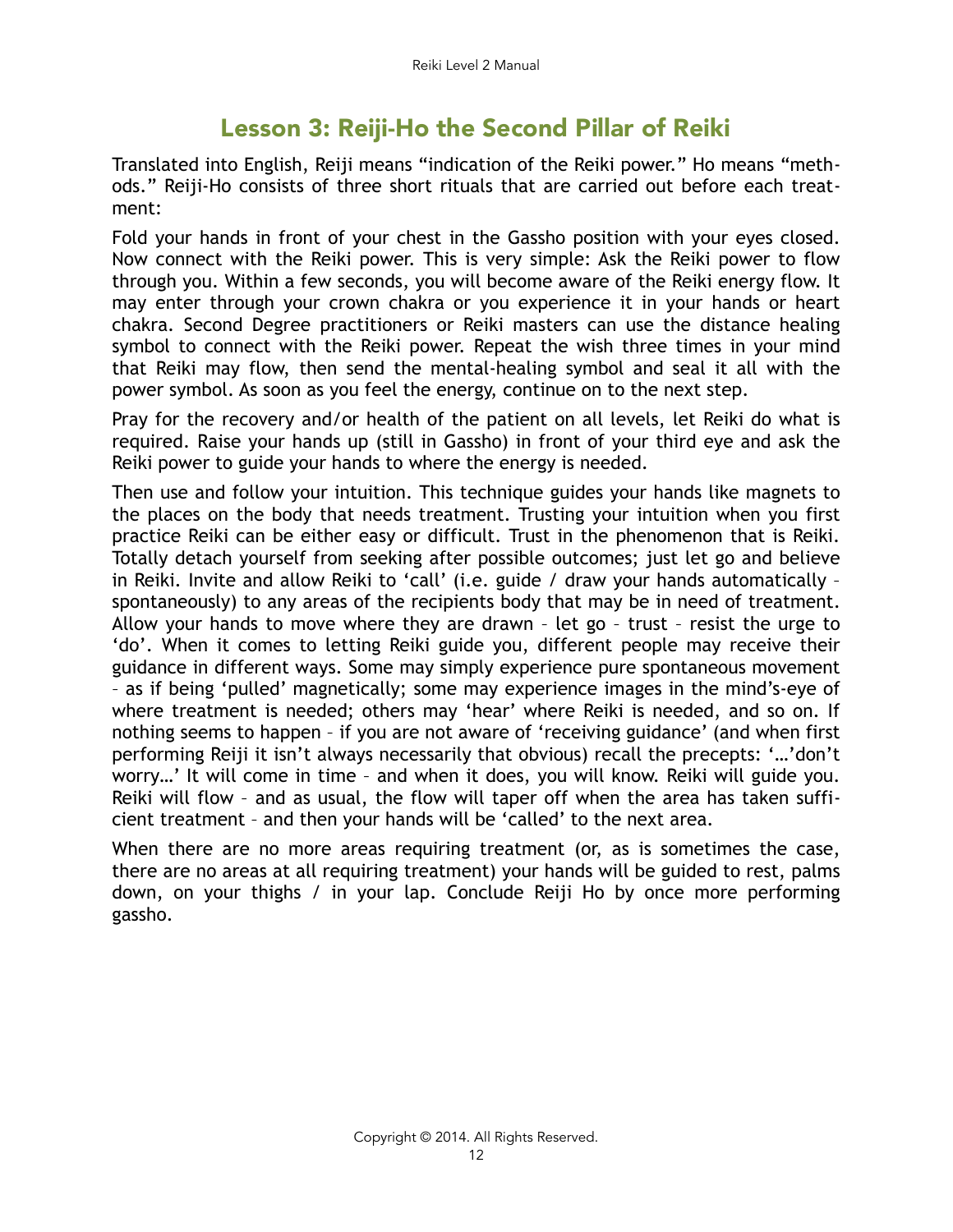

# **REIJI-HO**

Step 1: **Hands in Gassho: Connect to Reiki** 

# Step 2:

**Pray for the Recipients Health** & Well Being. Raise Hands to Third Eye ask the Reiki power to guide your hands to where the energy is needed.

> Step 3: **Use Your Intuition**



Healing is simply attempting to do more of those things that bring Joy and fewer of those things that bring pain. ~ O. Carl Simonton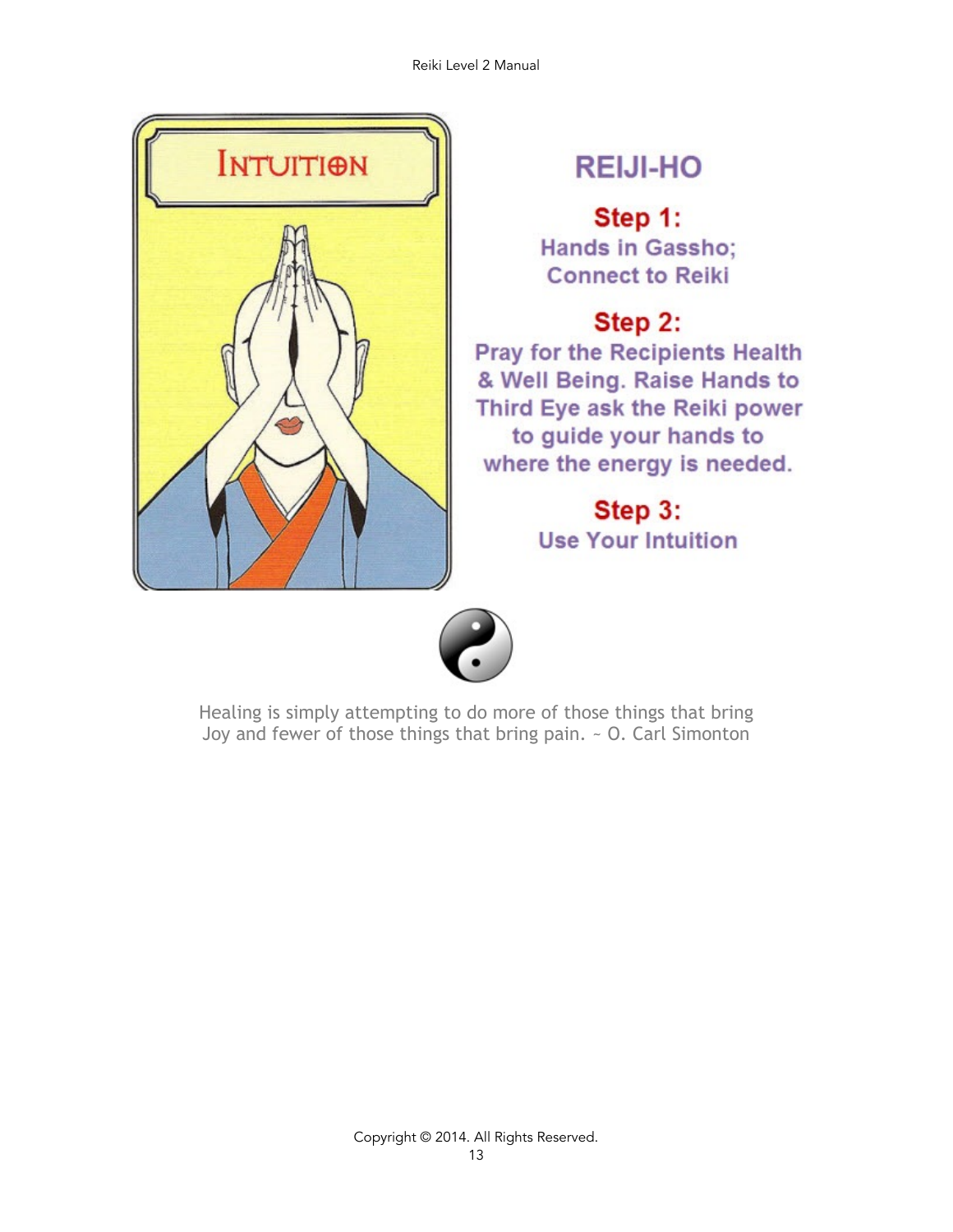

# Lesson 4 – Chiryo the Third Pillar of Reiki

Chiryo means "treatment" in English.

The person giving the treatment holds their dominant hand above the client's crown chakra (see photo) and waits until there is an impulse or inspiration, which the hand then follows.

During the treatment the reiki practitioner uses their intuition; giving free rein to their hands, sensing painful areas of the body to work on and moving from those areas only when they no longer hurt or until the hands lift from the body on their own and move onto a new area to treat.

## The Breath

The bridge between the body and consciousness is the breath. In all esoteric traditions, there is knowledge of the special meaning of the breath. Just as we breathe in oxygen for basic survival, we also inhale the universal life force which nourishes and cleanses our mind body and spirit.

Dr Usui taught a breathing technique called Joshin Kokyuu-Ho which means breathing to cleanse the spirit.

# Joshin Kokyuu-Ho

Begin by sitting down comfortably and relaxing your body, keeping your spine as straight as possible.

Inhale slowly through your nose. Imagine that as well as breathing in air through your nose, you are also drawing Reiki energy through your crown chakra.

Become aware of how you experience Reiki being drawn through the crown chakra, while you continue to breathe calmly and serenely.

Over time with practice, the positive effect of this exercise and a strong feel of the energy flowing through you will become more apparent.

During this breathing exercise you will feel your entire body being invigorated and enriched with Reiki energy. Draw your breath deep down into your belly, down to the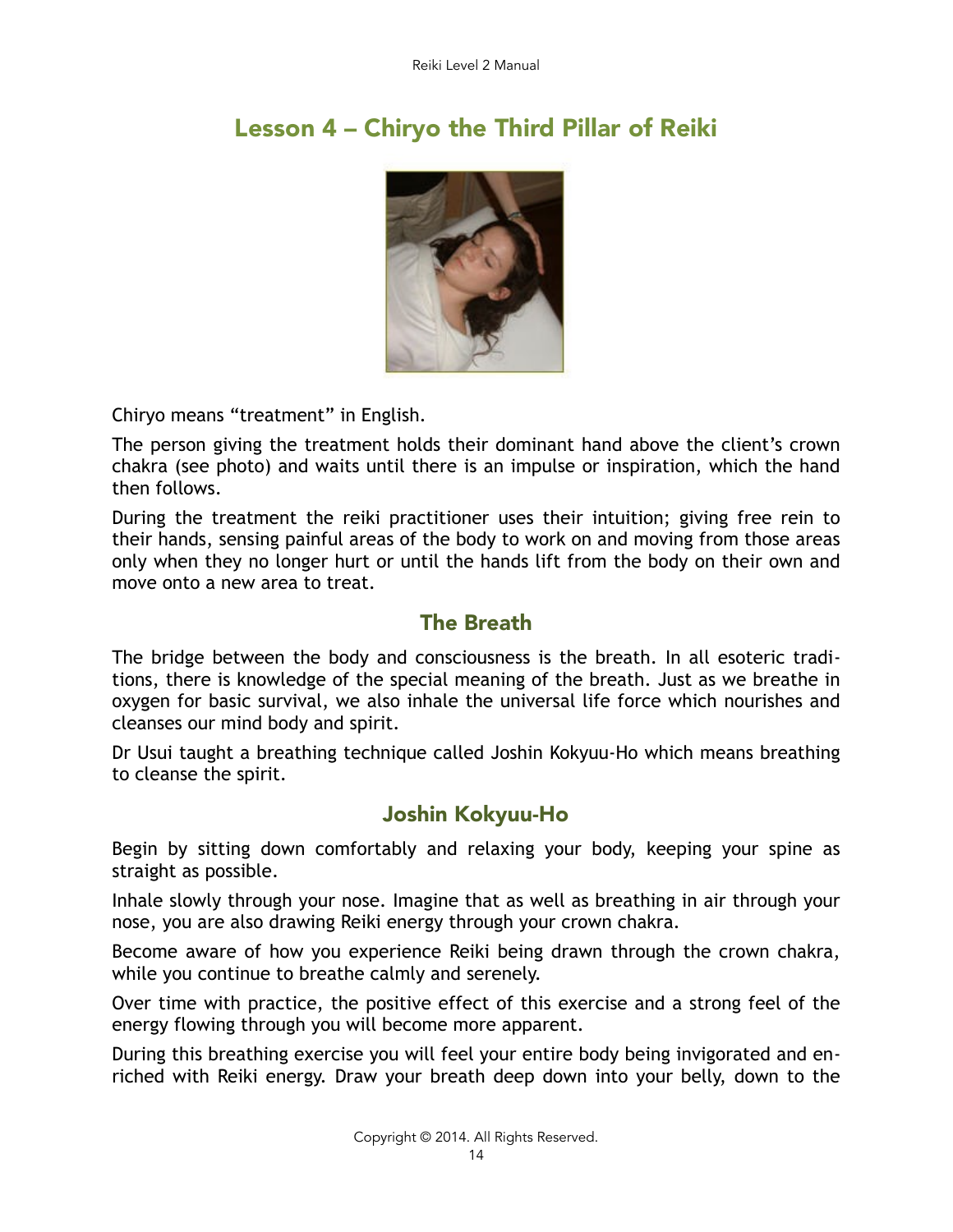energy centre just below the navel. In Japan, this centre is called Tanden, and the Chinese call it Tantien.

# The Tanden (Tantien)

The Tanden is the centre of the body, the seat of a person's vitality.

Hold your breath and the energy you have drawn in with it in the Tanden for a few seconds.

Your aim is to supply the body with love and energy. Be gentle.

While holding your breath, imagine that the energy from the Tanden spreads throughout your entire body and energising and invigorating it.

Now exhale through your mouth. While doing this, imagine that the breath and the Reiki energy not only flow out of your mouth, but also from your fingertips and the tips of your toes and out of your hand and foot chakras.

This is how we become a clear channel of Reiki. The energy flows into us from the cosmos and back again to the cosmos. The energy cycle from the macrocosm to the microcosm, and vice versa, has been completed.

In Tai Chi and Qigong, the following is always recommended for similar breathing exercises: Keep the tongue on the roof of your mouth, touching your front teeth while inhaling and then let it come down and rest on the bottom of the mouth while exhaling.

Experiment with this technique while you treat yourself or others.



A painful time in our life is what I call a "healing crisis." We are letting go of something old and opening to something new. ~ Shakti Gawain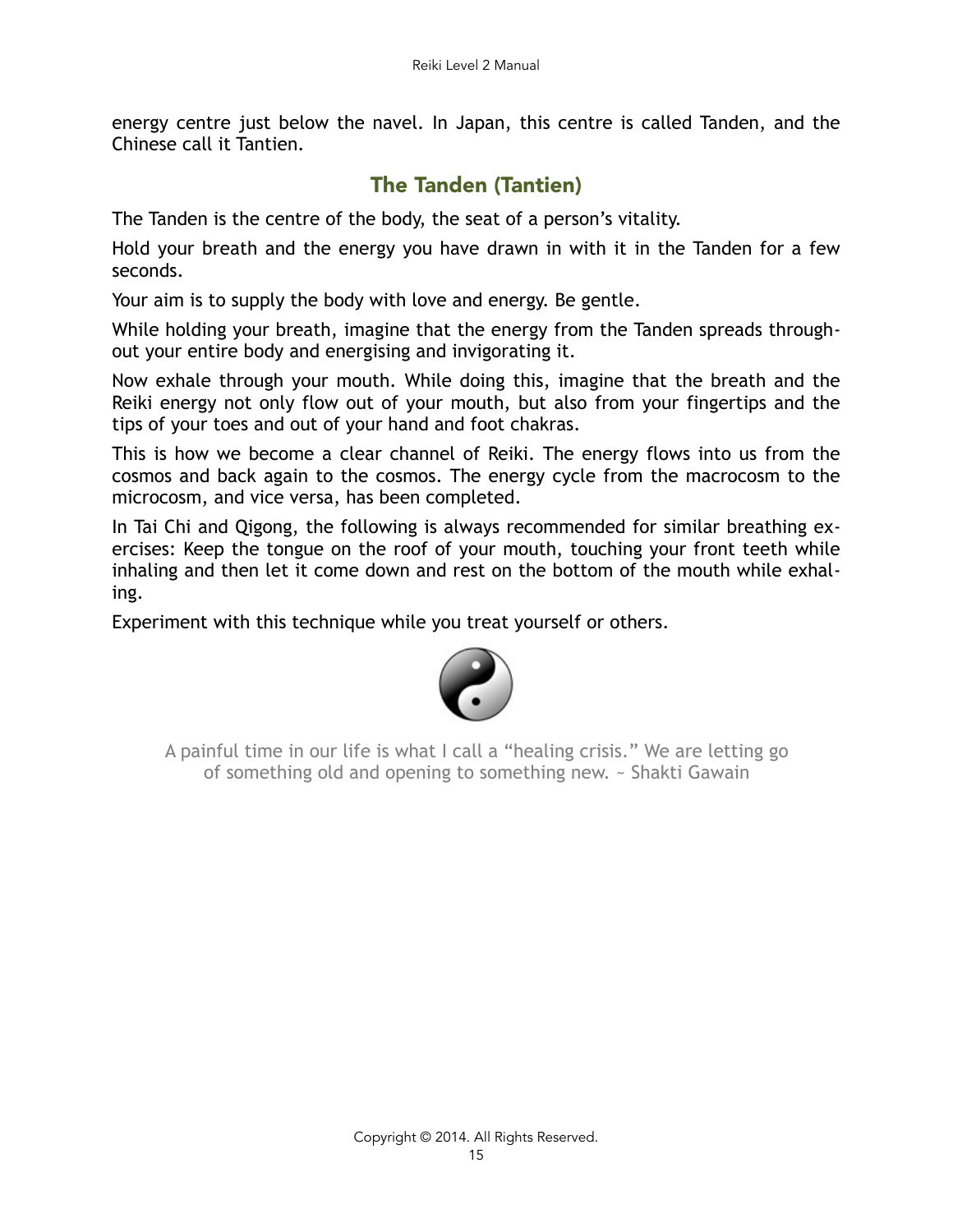*I hope you enjoyed this except from the Manual!* 

*This excerpt is protected by copyright, and may not be reproduced or shared in any way, under any circumstances.* 

*The Licensing for all 3 Reiki Manuals is part of the Reiki Teacher Business Package, which you can purchase from:* 

<http://www.sacredwellness.co/reiki-teacher-business-package>

## THE REIKI TEACHER BUSINESS PACKAGE

A turn-key Reiki Business solution! Have everything you need to start teaching Reiki workshops, including The Sacred Wellness Reiki Training Guide, all 3 Reiki Manuals, and Lecture Notes!

This package includes the Licensing and Master Resale Rights (MRR) for the following manuals:

- Reiki Level 1
- Reiki Level 2
- Reiki Level 3 Master Teacher

These are the same manuals that I use in my Reiki workshops, and I've received nothing but positive feedback about them from my students. Plus, you'll also receive my expert guidance from years of teaching Reiki workshops, which I've compiled into The Sacred Wellness Reiki Training Guide!

The Sacred Wellness Reiki Training Guide is an indispensable tool for all Reiki Teachers, and it specifically addresses the curriculum found in these manuals. I've included my own commentary on each manual, plus suggestions on how and when to perform attunements, how to facilitate student practice sessions, and how to plan your topics for each of Reiki Level 1, Reiki Level 2, and Reiki Level 3 Master Teacher workshops.

Plus, you'll receive Lecture Notes to accompany each Reiki Manual, 2 Client Intake Forms, and a document outlining your Licensing Terms.